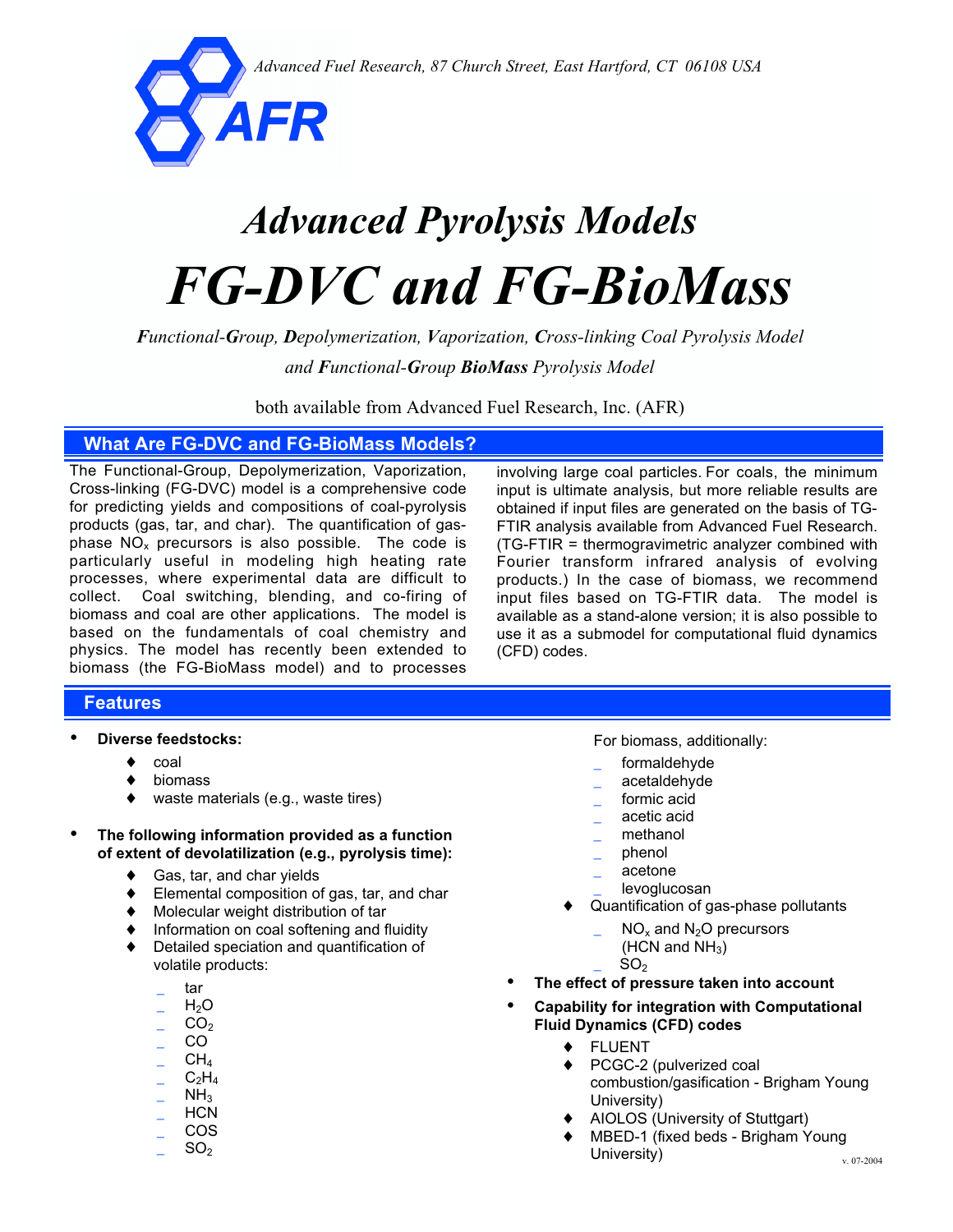- FBED-1 (fixed beds Brigham Young University)
- MFIX (fluidized beds U.S. Department of Energy)
- **Stand-alone versions available on multiple platforms**
	- ♦ PC (DOS, Windows)
	- UNIX
	- Macintosh (under development)
- **Customer support available from the model developer, Advanced Fuel Research, Inc. (includes TG-FTIR characterization of unusual feedstocks)**
- **Model Input**
	- ♦ Elemental composition of coal or biomass
	- Pyrolysis temperature as a function of time
	- In the case of biomass, some coals, and non-standard feedstocks, TG-FTIR analysis (a thermogravimetric analyzer combined with Fourier transform infrared analysis of evolving products) – available from Advanced Fuel Research, Inc.

• Biomass conversion: pyrolysis, gasification, and

#### **Applications**

- Coal-conversion processes: pyrolysis, gasification, combustion, liquefaction
- Coal switching
- Coal blending

#### **Modeling Approach**

The modeling approach used in FG-DVC is phenomenological in nature. A suite of wellcharacterized coals was selected to form an FG-DVC database (library coals), and pyrolysis behavior of these coals was extensively studied using TG-FTIR analysis, pyrolysis Field Ionization Mass Spectrometry (FIMS), Gieseler fluidity, solvent swelling and solvent extraction. Based on this information, three FG-DVC input files were created for each library coal: (1) kinetic file; (2) composition file; and (3) polymer file. The first two files describe the kinetics of gasproduct evolution and the amounts of precursor material for each volatile species. A set of independent, first-order reactions with Gaussian activation-energy distributions is used for the kinetic model. The polymer input file contains information on the coal's swelling and fluid behavior. The library coals can be represented as a network of grid nodes in the

so-called van Krevelen diagram (a plot of H/C versus O/C atomic ratios). The required three FG-DVC input files can be generated for any coal, as illustrated in Figure 1. Elemental composition data for an untested coal are plotted in the van Krevelen diagram, and input parameters are interpolated from among input parameters of the three nearest library coals (triangular interpolation). In this way, elemental composition is the only input information that is needed to run the FG-DVC code. For unusual feedstocks, custom input files can be created at AFR.

• Co-firing of biomass and coal

combustion



**Figure 1. Illustration of an interpolation scheme used to create FG-DVC input files for a coal with an unknown pyrolysis behavior.**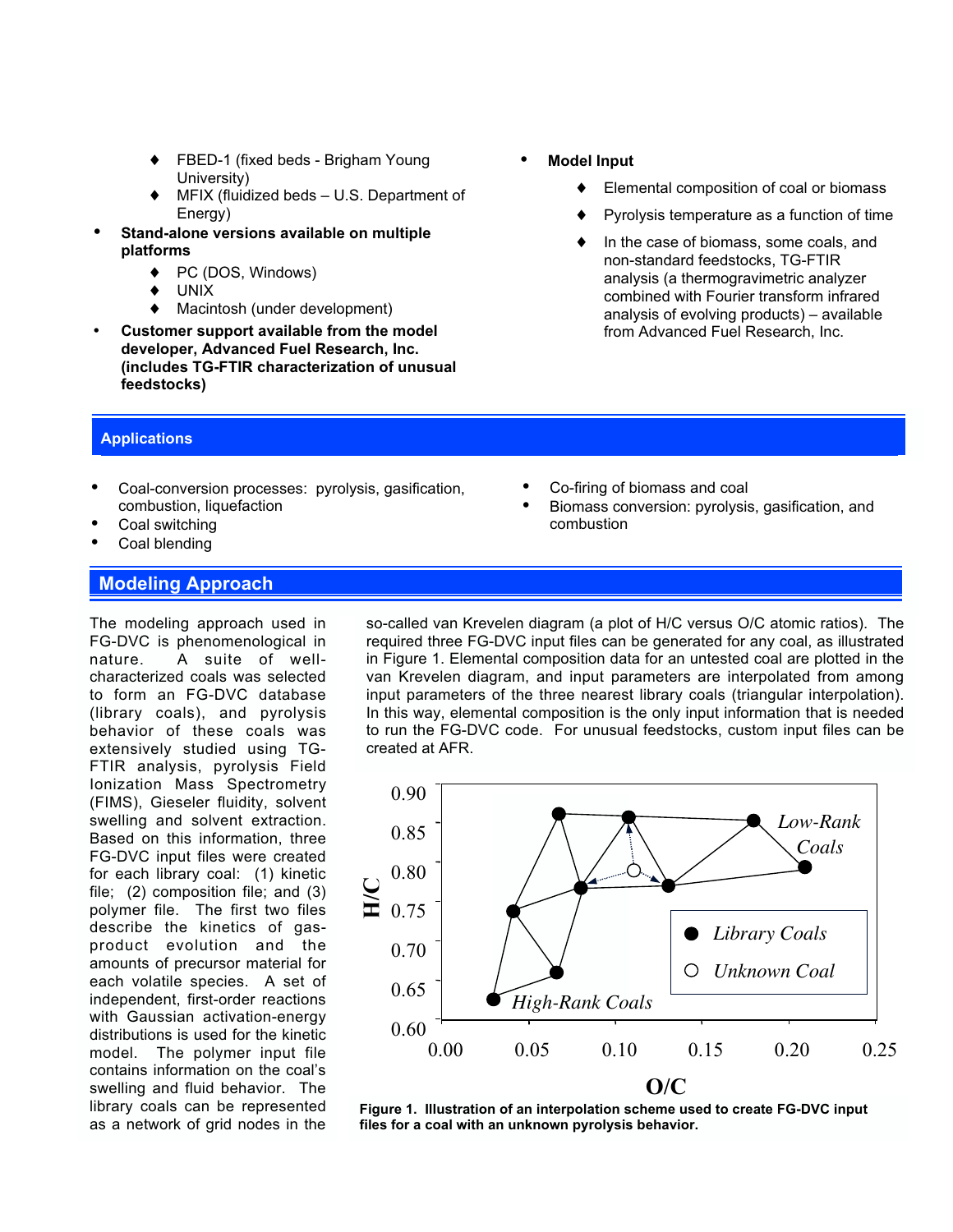#### **Model Validation**

The FG-DVC model has been extensively validated against experimental data, and more detailed information on model validation can be found in *The FG-DVC Model Description and Validation* fact sheet. For the sake of illustration, results of blind model-prediction tests are shown in Figure 2. An independent testing program was carried out on behalf of Electric Power Research Institute (EPRI), and the tests involved droptube pyrolysis experiments performed at PowerGen. A set of eight international coals was used, and AFR was

provided only with their proximate and ultimate analyses in addition to the nominal pyrolysis conditions (a linear temperature ramp at 2 x  $10^4$  K/s from room temperature to 1613 K, followed by an isothermal treatment at 1613 K for 150 milliseconds). The dotted lines in Figure 2 indicate the approximate range of uncertainty in experimental data, and solid symbols represent the FG-DVC model predictions. It can be seen that the agreement is good.



**Figure 2. Comparison of PowerGen drop-tube pyrolysis data with FG-DVC model predictions. Dotted lines indicate the uncertainty limits of experimental data, and solid symbols represent model predictions.**

#### **Further Information**

The following FG-DVC/FG-BioMass fact sheets are available:

- *The FG-DVC Model Description and Validation*
- *A List of Publications on the FG-DVC and FG-BioMass Models*
- *Ordering Information*

Inquiries about the FG-DVC and FG-BioMass models should be directed to:

Dr. Marek A. Wójtowicz Vice-President, Clean Energy and Carbon Materials Advanced Fuel Research, Inc. East Hartford, CT 06108-3728, USA tel. +1 (860) 528-9806 ext. 142, fax +1 (860) 528-0648 e-mail: marek@AFRinc.com AFR's web address: http://www.AFRinc.com.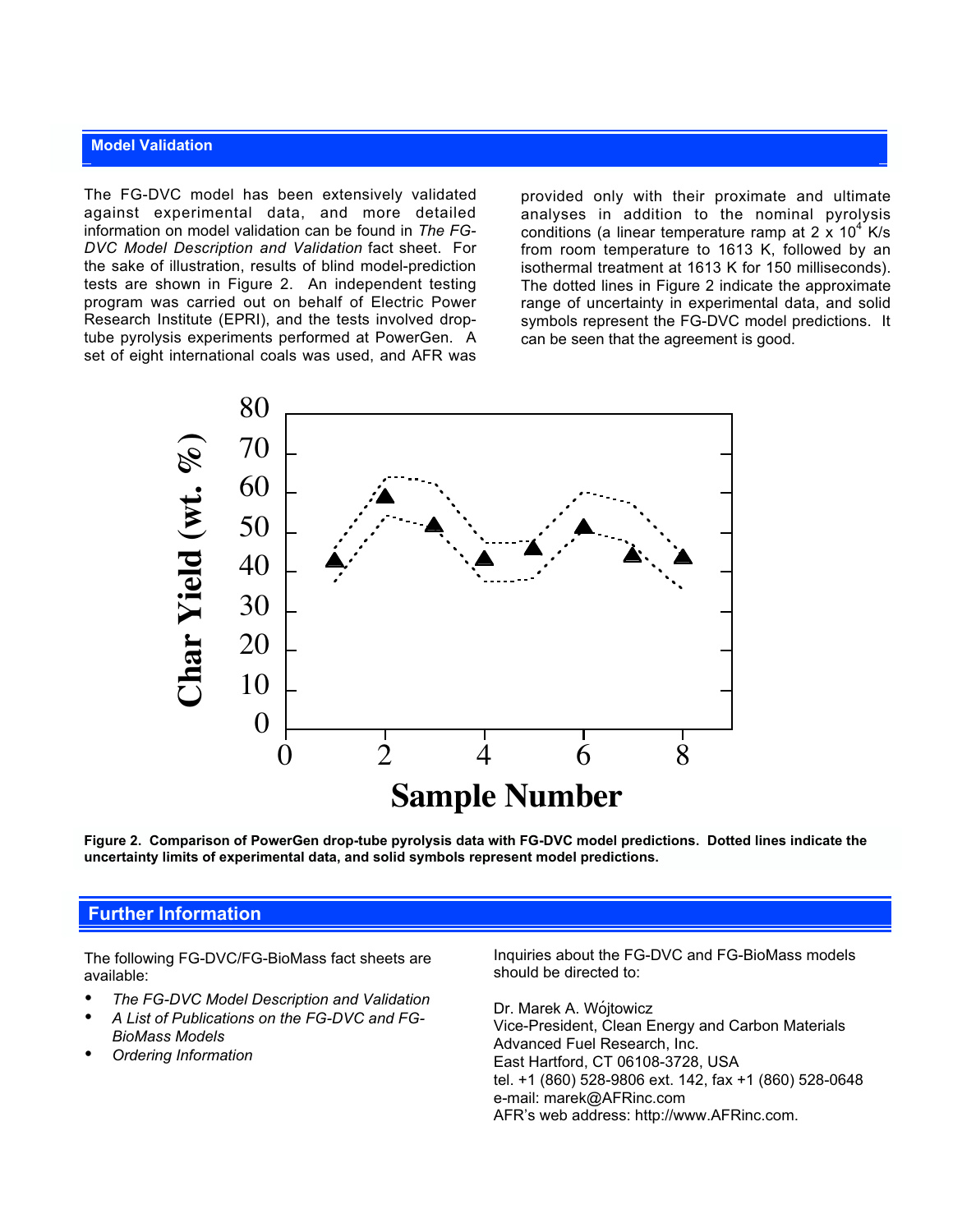#### **The Users of the FG-DVC and FG-BioMass Models**

A partial list of laboratories that have used the FG-DVC and FG-BioMass models:

#### *U.S.A.*

ABB - Power Plant Laboratories Windsor, CT Riley Stoker Corporation National Communication National Worcester, MA Babcock and Wilcox Co. Alliance, OH Foster Wheeler Development Corp. The Corp. The Livingston, NJ Factory Mutual Research Corp. Norwood, MA BOC Group Technical Center Murray Hill, NJ CRS Sirrine Engineers, Inc. CRS Sirrine Engineers, Inc. Bechtel Corp. **San Francisco, CA** Department of Energy, NETL Morgantown, WV Department of Energy, NETL<br>
National Institute of Standards and Technology<br>
Gaithersburg, MD National Institute of Standards and Technology National Renewable Energy Laboratory **Golden, Confirming Contract Confirming** Golden, CO FAA Technical Center Atlantic City, NJ Brown University **Providence, RI** Brigham Young University **Provides** Provo, UT Virginia Polytechnic Institute **Blacksburg**, VA Oregon State University **Contains a State University** Corvallis, OR University of Utah Salt Lake City, UT

#### *Overseas*

Institut Français du Pétrole **Mateur de La Communister de La Communister** Rueil - Malmaison, France AEA Technology **Oxfordshire, UK** Delft University of Technology **Delft** University of Technology **Delft**, the Netherlands DMT Gesellschaft Essen, Germany Insituto de Carboquimica **Variano antico a Caragoza**, Spain Instituto Nacionel Del Carbon **Carbon Communisties Communisties** Oviedo, Spain Reatech **Roskilde, Denmark** Roskilde, Denmark Swedish National Testing and Research Institute **Boras, Sweden**<br>CSIRO Sydney, Austral **Institute of Coal Chemistry Shanxi, China** Technical University of Denmark **Lyngby, Denmark** Lyngby, Denmark Technische Universitat Graz Graz Graz Graz, Austria University of Stuttgart Stuttgart Stuttgart Stuttgart, Germany Imperial College London, UK University of Leeds **Leeds Leeds**, UK University of Newcastle **Callaghan, Australia** Callaghan, Australia Monash University Mulgrove, Australia University of Kyoto **Kyoto** Kyoto, Japan Kyushu University **Fukuoka, Japan** Hokkaido University Sapporo, Japan **Tohoku University** Åbo Akademi University Turku, Finland<br>Ruhr Universität Bochum. Germ Universität Karlsruhe Karlsruhe Karlsruhe, Germany Bandung Institute of Technology<br>
Swiss Federal Institute of Technology<br>
Swiss Federal Institute of Technology<br>
Curich, Switzerland Swiss Federal Institute of Technology **Surich, Switzerland Containers Curich** Zurich, Switzerland<br>Technical University of Aachen Technical University of Aachen

#### **Name Location**

#### **Name Location**

Sydney, Australia Bochum, Germany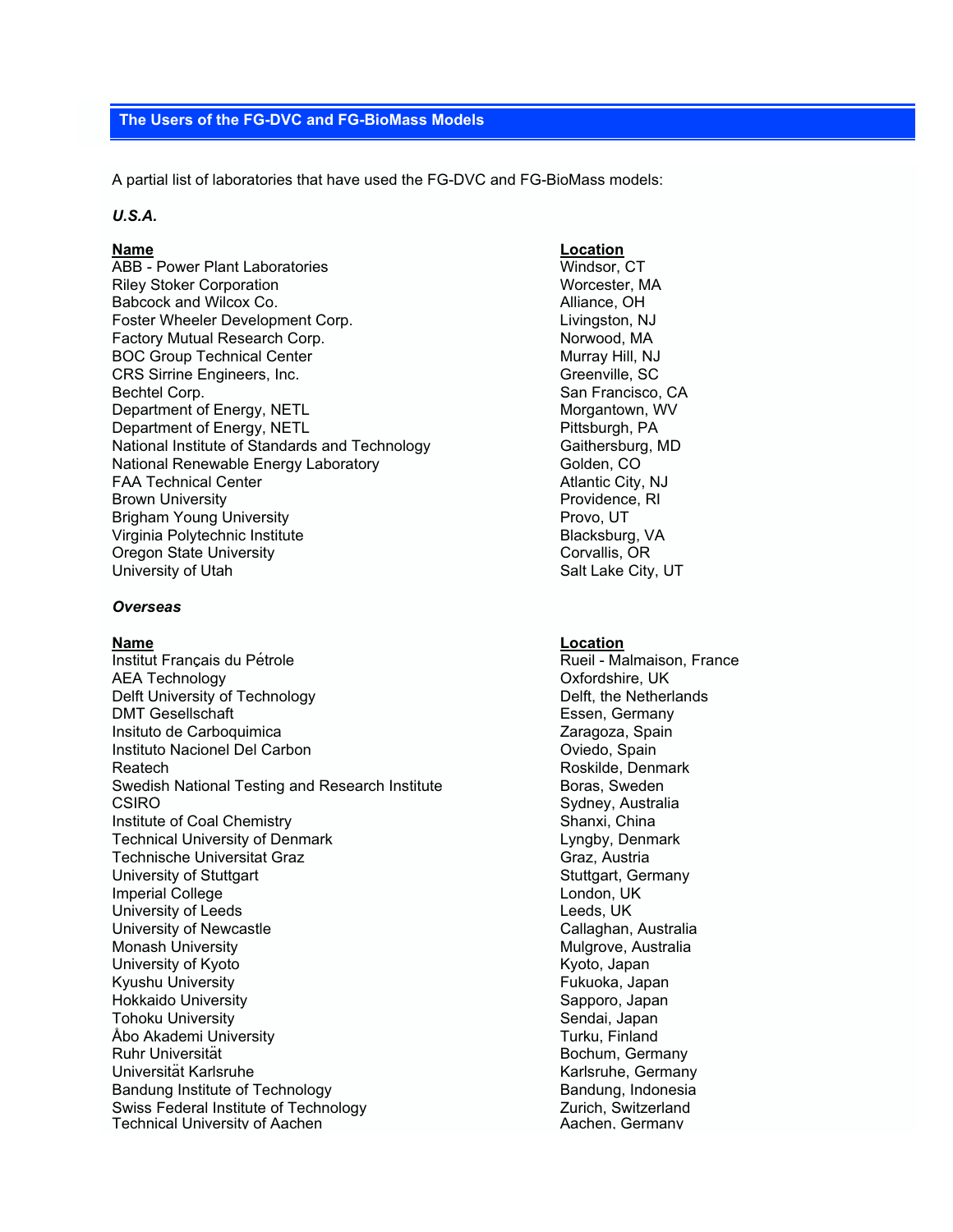*Advanced Fuel Research, 87 Church Street, East Hartford, CT 06108 USA*

# *Advanced Coal-Pyrolysis Model FG-DVC*

*Functional-Group, Depolymerization, Vaporization, Cross-linking Model* 

<span id="page-4-1"></span><span id="page-4-0"></span>*available from Advanced Fuel Research, Inc. (AFR)*

## *THE FG-DVC MODEL DESCRIPTION AND VALIDATION*

*AFR* 

Advanced Fuel Research, Inc. (AFR) has developed strong expertise in the area of coal and biomass pyrolysis, in terms of both experimental research and pyrolysis modeling. An advanced coal-pyrolysis model, the FG-DVC model, has been under continuous development at AFR since the early 1980's. In what follows, the theoretical fundamentals of the FG-DVC model are discussed and selected examples of model validation are given. The discussion is provided for a coal feedstock, but other materials, such as biomass, solid wastes (e.g., scrap tires), can be treated in a similar fashion.

#### **Statistical Network Models**

The important processes in the early stages of pyrolysis are polymerization/depolymerization, crosslinking and gas formation, and these early processes determine the basic structure of the products [[1,](#page-7-0)[2\].](#page-7-1) A statistical network model can be used to describe the pyrolysis of coal because of the polymeric / macromolecular nature of the feedstock. The geometrical structure of a polymer (whether it is chain-like or highly cross-linked) controls how it reacts under otherwise identical chemical reactions. Statistical models based on the geometrical structure are therefore required to predict the reactions of a polymer. AFR has developed such statistical models to describe the thermal decomposition of coal.

<span id="page-4-5"></span><span id="page-4-3"></span>Many recent studies have proposed that coal can be thought of as having a macromolecular network structure to which concepts of cross-linked polymers can be applied [[1](#page-4-0)[–](#page-4-1)[10\]](#page-7-9). These concepts have been employed to understand and model such properties of coal as: i) the insolubility; ii) the equilibrium swelling and penetration of solvents; iii) the viscoelastic properties; iv) similarities between the parent coal and products of hydrogenolysis, or mild oxidation; v) cross-linking during char formation [[11–](#page-7-10)[12\];](#page-7-11) and vi) the formation of coal tar in pyrolysis [[13-](#page-7-12)[15\].](#page-7-13) With the success of these concepts in describing coal properties, it is logical to extend macromolecular network concepts to completely describe the coal thermal decomposition behavior. This has been done at AFR by applying statistical methods to predict how the network behaves when subjected to thermally induced bond breaking, cross-linking, and mass transport processes [[16](#page-7-15)[–](#page-7-16)[21\].](#page-7-20)

<span id="page-4-4"></span><span id="page-4-2"></span>The general model developed at AFR to describe coal thermal decomposition is called the FG-DVC model. It was described in several publications [[19,20\]](#page-4-2). In developing the model, extensive experimental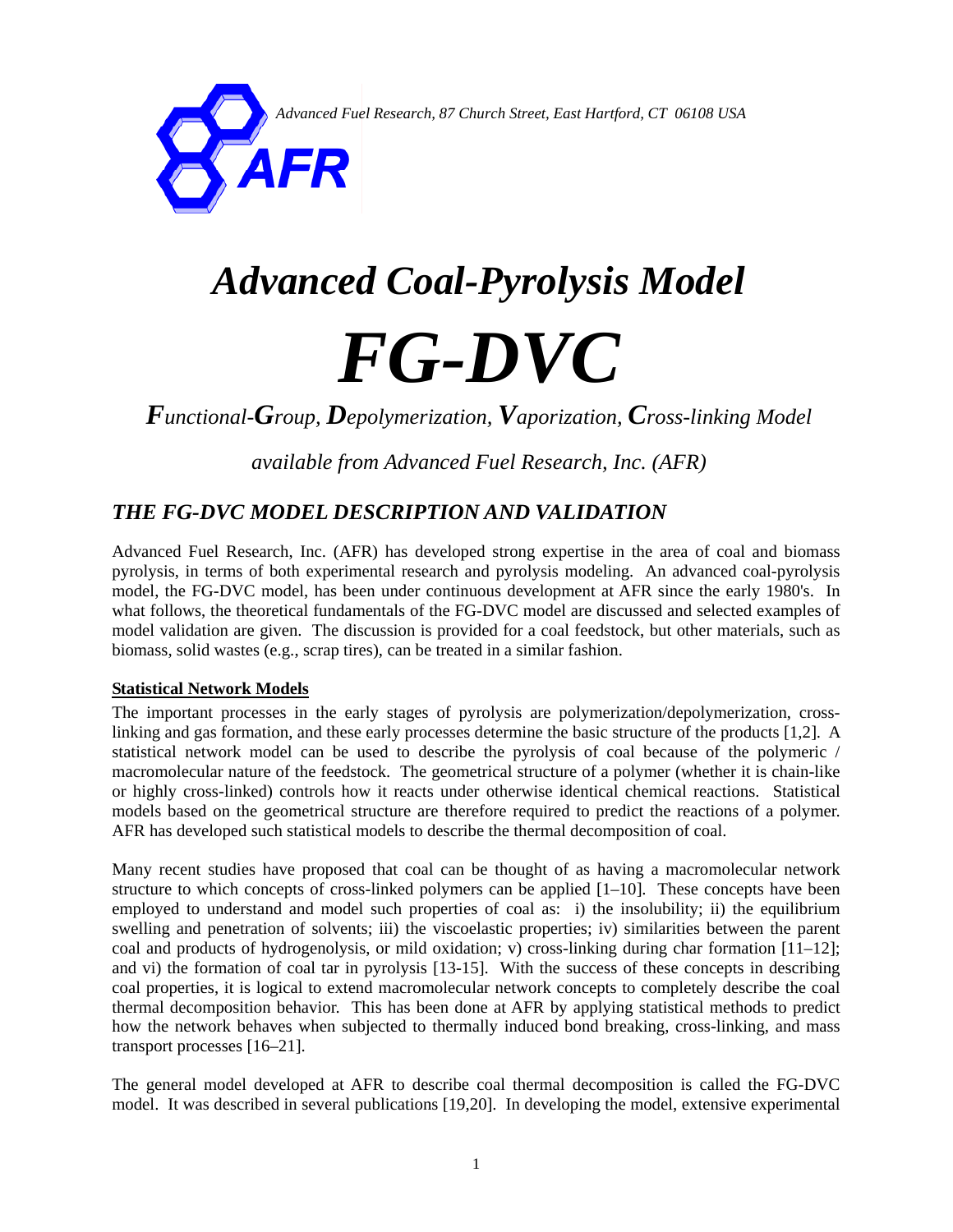<span id="page-5-3"></span><span id="page-5-2"></span><span id="page-5-1"></span><span id="page-5-0"></span>work was done with synthetic polymers to allow the study of bond breaking and mass transport in a chemically clean system [\[22](#page-7-21)[–](#page-7-22)[24\].](#page-7-23) The model combines two previously developed models, a functional group (FG) model [[15,](#page-4-3)[25,](#page-7-24)[26\]](#page-7-25) and a depolymerization-vaporization-cross-linking (DVC) model [[16–](#page-4-4)[18,](#page-4-2) [22](#page-5-0)[–](#page-5-1)[24\]](#page-5-2). The DVC subroutine is employed to determine the amount and molecular weight of macromolecular fragments, the lightest of which evolves as tar. The FG subroutine is used to describe the gas evolution and the elemental and functional group compositions of the tar and char. Cross-linking in the DVC subroutine is computed by assuming that this event is correlated with  $CO<sub>2</sub>$  and  $CH<sub>4</sub>$  evolutions predicted in the FG subroutine. The yield of rapidly released  $CO<sub>2</sub>$  (which is related to coal rank and weathering) is the factor that controls the thermosetting or thermoplastic behavior of coals. For coals which exhibit thermoplastic behavior, the fluidity is limited by the cross-linking associated with the evolution of methyl groups.

**The DVC Model -** A simple example of the DVC model is shown in Fig. 1. In this model, the parent coal is represented as a two-dimensional network of monomers (condensed ring clusters) linked by strong and weak bridges. The monomers are represented by circles with molecular weights shown in each circle. The molecular weight distribution of the monomers is assumed to be Gaussian and is described by two parameters,  $M_{avg}$  (mean) and  $\sigma$  (standard deviation). The monomers are linked to form unbranched oligomers of length *l* by breakable and non-breakable bridges (shown as horizontal single or double lines, respectively in Fig. 1a).  $m<sub>o</sub>$  crosslinks per gram are added (as vertical double lines in Fig. 1a) to connect the oligomers of length  $l$  so that the molecular weight between crosslinks,  $M_c$  corresponds to the value reported in the literature [[27\]](#page-7-26) for coals of similar rank. The crosslinks form the branch points in the macromolecule. Unconnected "guest" molecules (the extract yield) are obtained by choosing the value of *l*.

<span id="page-5-4"></span>The parameters  $M_c$ , l,  $M_{avg}$ , and  $\sigma$  determine the molecular weight distribution of oligomers in the starting coal molecule. A histogram showing the distribution created by randomly picking monomers to form oligomers of length *l*, and randomly cross-linking them to achieve an average molecular weight between cross-links, *Mc*, is presented at the right of Fig. 1a. The distribution is divided into a pyridine-soluble portion below 3000 amu (light shading), and a pyridine-insoluble portion above 3000 amu (dark shading).

Figure 1b shows the molecule during pyrolysis. The rates for bridge breaking and cross-linking are determined from the FG model. Some bridges have broken, other bridges have been converted to unbreakable bridges by the abstraction of hydrogen to stabilize the free radicals, and new cross-links have been formed. To determine the change of state of the computer molecules during a time step, the number of cross-links formed is determined using the FG subroutine (see below), and passed to the DVC subroutine. These cross-links are distributed randomly throughout the char, assuming that the crosslinking probability is proportional to the molecular weight of the monomer. Then the DVC subroutine breaks the appropriate number of bridging bonds and calculates the quantity of tar evolved for this time step using the internal and external transport equations. The result is the coal molecule representation and the molecular weight distributions shown in Fig. 1b. The lighter "tar molecules," which leave the particle according to the transport equations, are cross hatched in Fig. 1b. A fraction of the donatable hydrogen is used to stabilize the free radicals formed by bridge breaking, creating two new methyl groups per bridge and the same fraction of breakable bridges is converted into (unbreakable) double bonds.

Figure 1c shows the final char, which is highly cross-linked with unbreakable bridges and has no remaining donatable hydrogen. The histogram now shows only tar and pyridine insoluble fractions. The extractables have been eliminated by tar formation and cross-linking. The output of the DVC subroutine is the molecular weight distribution in the coal, its time dependent transformation during devolatilization, and the evolution of tar determined by the transport of the lighter components.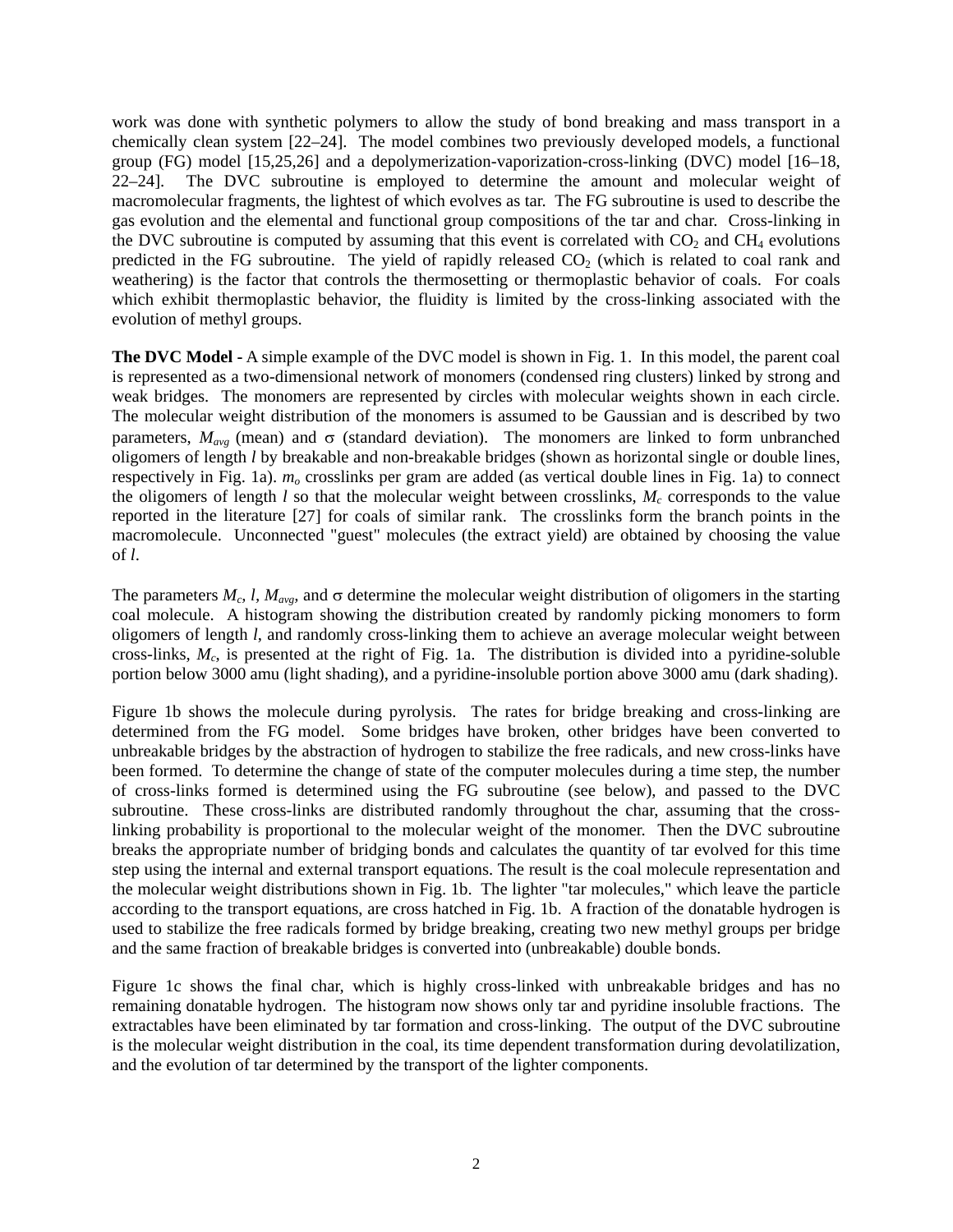**The FG Model -** The Functional Group (FG) model has been described in a number of publications [[15,](#page-4-3)[26,](#page-5-3)[28\].](#page-7-27) It permits the detailed prediction of the composition of volatile species (gas yield, tar yield, and tar functional group and elemental composition) and of char (elemental and functional group composition). The original version employed coal-independent rates for the decomposition of individual functional groups in the coal and char to produce gas species. The approach was successful in predicting the evolution profiles and amounts of the volatile products [[20,](#page-4-2)[29\]](#page-7-28). More recently, it was found that rankdependent kinetic rates for bridge breaking and cross-linking were required to make accurate predictions of coal fluidity, as discussed below and in Refs. [[30\]](#page-7-29) and [[31\].](#page-7-30)

#### <span id="page-6-3"></span><span id="page-6-1"></span><span id="page-6-0"></span>**Model Validation**

<span id="page-6-2"></span>The model predictions have been compared to experiments on the pyrolysis of a Pittsburgh Seam coal [[11,](#page-4-5)[26,](#page-5-3)[32,](#page-7-31)[33\],](#page-7-32) a North Dakota (Beulah, Zap) lignite [[18,](#page-4-2)[26\],](#page-5-3) and the Argonne Premium coal samples [[29,](#page-6-0)[30\]](#page-6-1). Comparisons of the predictions with experiments are presented below.

*Product Distribution* - The ability of the FG model to predict the product distribution is illustrated in Fig. 2. The model predictions and experiments are described by Serio *et al.* [[26\]](#page-5-3). There is excellent agreement between the theory and data.

*Extract Yields* - Fig. 3 compares the FG-DVC predictions to the data of Fong *et al.* [[33\]](#page-6-2) on total volatile yield and extract yield as a function of temperature in pyrolysis at 0.85 atm [\[34\]](#page-7-33). The experiments were performed in a heated-grid apparatus at heating rates of approximately 500 ˚C/sec, with variable holding times and rapid cool down. The predictions at the two higher temperatures (Figs. 3c and 3d) are in excellent agreement with the data. There is a discrepancy between the prediction and the data at early times for the two lower temperature cases (Figs. 3a and 3b). It is possible that the coal particles heat more slowly than the nominal temperatures given by Fong *et al*.

*Cross-link Density* - To examine the effect of coal rank on cross-linking, the volumetric swelling ratios (VSR) for North Dakota (Beulah, Zap) lignite, and Pittsburgh Seam bituminous coal were measured as a function of temperature at a heating rate of 0.5˚C/sec. The VSR can be related to the cross-link density [[11,](#page-4-5)[27\]](#page-5-4). As discussed previously [[18,20\]](#page-4-2), under the assumption that the cross-linking reactions may also release gas species, the VSR was correlated with the observed evolution of gas species during pyrolysis. Correlations presented in references [[18\]](#page-4-2) and [[20\]](#page-4-2) show that, on a molar basis, the evolution of  $CO<sub>2</sub>$  from the lignite and CH4 from the bituminous coal appear to have similar effects on the VSR. Reactions which form these gases leave behind free radicals which can be stabilized by cross-linking. The coals which undergo early cross-linking are less fluid, produce less tar, and produce lower molecular weight tar compared with coals which do not experience early cross-linking [\[16,](#page-4-4)[17\]](#page-4-2). Assuming that one cross-link is formed for each  $CO_2$  or  $CH_4$  evolved from the char, the FG-DVC model predictions are in good agreement with the data, as discussed in references [[18\]](#page-4-2) and [[20\]](#page-4-2).

*Molecular-Weight Distribution* - A sensitive test of the model is the ability to predict the tar molecular weight distribution and its variations with rank, pressure, and heating rate. Figures 4c and 4d show experimental results for the Pittsburgh Seam bituminous coal and the Beulah Zap lignite pyrolyzed in the field ionization mass spectrometer (FIMS) apparatus [[35\]](#page-7-34). The data have been summed over 50 amu intervals. While the Pittsburgh bituminous coal shows a peak intensity at about 400 amu, the lignite peak is at 100 amu. The predicted average tar molecular weight distributions are in good agreement with FIMS data, as shown in Fig. 4a and 4b. Since both tar distributions are from the same monomer distribution, the enhanced drop-off in amplitude with increased molecular weight for the lignite, as compared with the bituminous coal, must be due to early cross-linking and transport effects in the lignite.

*Pressure Effects* - The FG-DVC model can also predict the effect of pressure on the tar molecular weight distribution and product yields, as described in reference [[20\]](#page-4-2). Pressure enters the model through the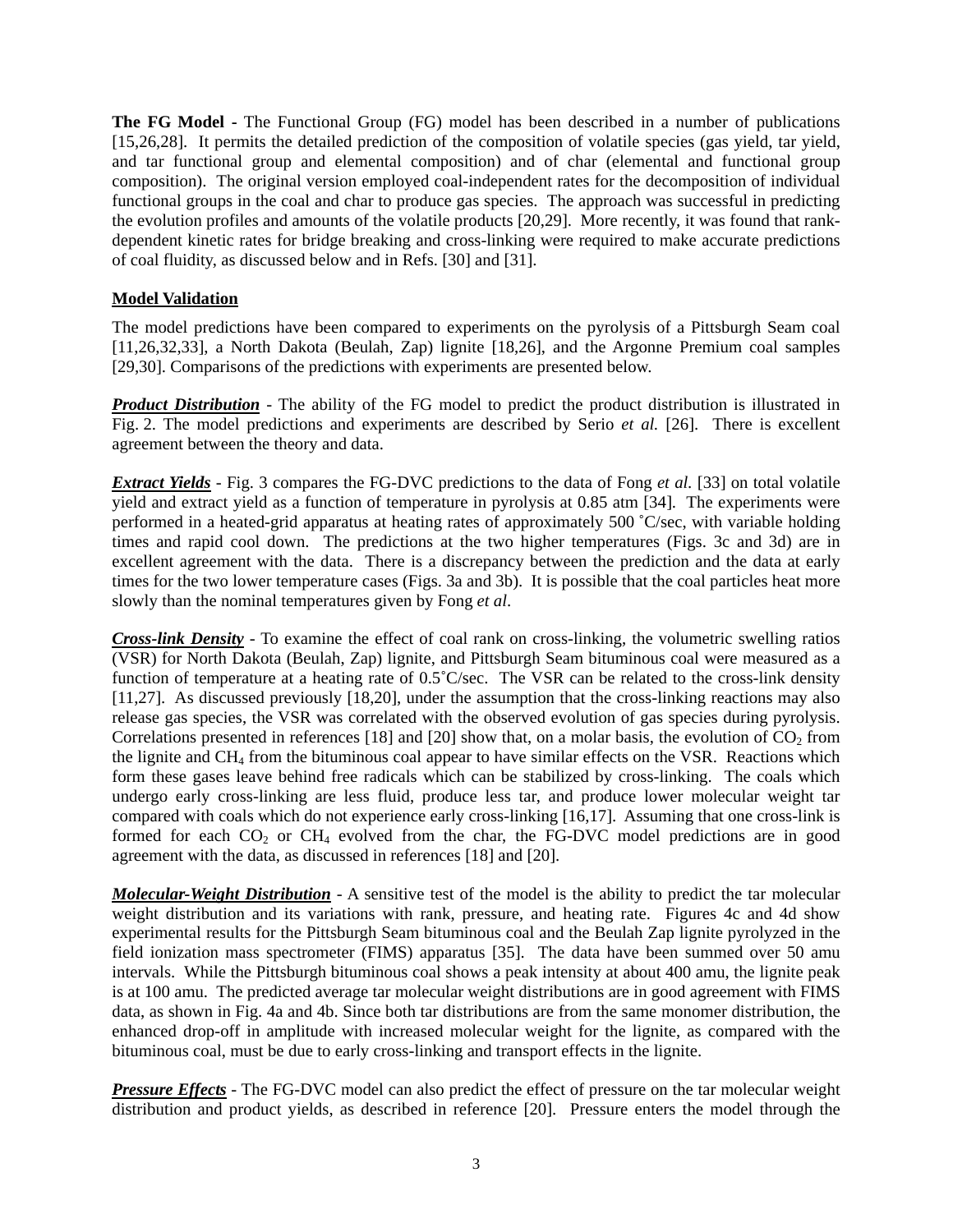<span id="page-7-15"></span>transport equations. The internal transport rate which is assumed to dominate, is inversely proportional to the ambient pressure  $P_0$ . The reduced transport rate reduces the evolution rate of the heavier molecules. Therefore, the average molecular weight and the vaporization "cut-off" decrease with increasing pressure. The model was able to successfully predict tar and char yield variations from pyrolysis experiments done over a range of pressures from vacuum to  $\sim$ 100 atm [[20\]](#page-4-2).

<span id="page-7-20"></span><span id="page-7-19"></span><span id="page-7-18"></span><span id="page-7-17"></span><span id="page-7-16"></span>*Fluidity* - A model for fluidity of coal has been developed based on a macromolecular network concept which is part of the FG-DVC model [[31\]](#page-6-3). The network model predicts the fraction of liquids and the average molecular weight of the liquids under the combined effects of bridge breaking and cross-linking. The empirical model for an inhomogeneous melt assumes the fluidity depends on the liquid fraction in the melt, on the viscosity of the fluid, and on the temperature. Good agreement has been obtained with data for four coals which cover five orders of magnitude in fluidity and several hundred degrees in temperature. This agreement is obtained with fixed parameters in the empirical fluidity equations but with adjustments of the bridge breaking and cross-linking rates which vary with the rank of the coal. The first example of the application of the model to predict fluidity is shown in Fig. 5. The data are from Oxley and Pitt [[36\]](#page-7-35), obtained by heating during an 11 minute period to constant temperatures of 400, 420, and 440 ˚C. The agreement is excellent because the model predicts the increase and decrease in fluidity due to bridge breaking and cross-linking, and fits data throughout two orders of magnitude change in fluidity, and over a 40 ˚C change in temperature.

<span id="page-7-29"></span><span id="page-7-28"></span><span id="page-7-27"></span><span id="page-7-26"></span><span id="page-7-25"></span><span id="page-7-24"></span><span id="page-7-23"></span><span id="page-7-22"></span><span id="page-7-21"></span>*Yields of Volatile Products and their Dependence on Coal-Rank, Heating Rate,, and Pressure* - A parity plot of predicted versus measured atmospheric pressure tar yields is shown in Fig. 6, which has been adapted from Zhao *et al.* [[37\]](#page-7-36). A perfect agreement between model predictions and experimental data corresponds to the diagonal line in the figure. It can be seen that all of the data indeed fall on or near the diagonal. It should be emphasized that the experimental data shown in Fig. 6 come from a number of independent investigations in which different experimental set-ups and conditions were used. In particular, the pyrolysis heating rate varied over several orders of magnitude (1-1000 K/s). Other examples of the good agreement between model predictions and experimental data are shown in Figs. 7-9.

#### <span id="page-7-32"></span><span id="page-7-31"></span><span id="page-7-30"></span>**REFERENCES**

- <span id="page-7-33"></span><span id="page-7-0"></span>1 Van Krevelen, D.W., *Coal*, Elsevier, Amsterdam, (1961).
- <span id="page-7-34"></span><span id="page-7-1"></span>2 Green, T.K., Kovac, J., and Larsen, J.W., *Fuel*, **63**, 935 (1984).
- <span id="page-7-35"></span><span id="page-7-2"></span>3 Green, T.K., Kovac, J., Larsen, J.W., *Coal Structure*, R.A. Meyers, Ed., Academic Press, (1982).
- <span id="page-7-36"></span><span id="page-7-3"></span>4 Lucht, L.M. and Peppas, N.A., *Fuel*, **66**, 803, (1987).
- <span id="page-7-4"></span>5 Lucht, L.M., Larsen, J.M., and Peppas, N.A., *Energy & Fuels*, **1**, 56, (1987).
- <span id="page-7-5"></span>6 Larsen, J.W., *ACS Fuel Chem. Div. Preprints* **30**, (4), 444, (1985).
- <span id="page-7-6"></span>7 Green, T., Kovac, J., Brenner, D., and Larsen, J., *Coal Structure*, (R.A. Meyers, Ed.), Academic, NY, p 199, (1982).
- <span id="page-7-7"></span>8 Hall, P.J., Marsh, H., and Thomas, K.M., *Fuel*, **67**, 863, (1988).
- <span id="page-7-8"></span>9 Sanada, Y. and Honda, H., *Fuel*, **45**, 295, (1966).
- <span id="page-7-9"></span>10 Suuberg, E.M., Yoshi, O., and Deevi. S., *ACS Div. Fuel Chem. Prepr*. **33**(1), 387, (1988).
- <span id="page-7-10"></span>11 Suuberg, E.M., Lee, D., and Larsen, J.W., *Fuel*, **64**, 1668, (1985).
- <span id="page-7-11"></span>12 Suuberg, E.M., Unger, P.E., and Larsen, J.W., *Energy & Fuels,* **1**, 305, (1987).
- <span id="page-7-12"></span>13 Solomon, P.R., *New Approaches in Coal Chemistry*, ACS Symp. Series **169**, ACS, Washington, DC, 1981, pp. 61-71.
- <span id="page-7-13"></span>14 Solomon, P.R. and King, H.H., *Fuel*, **63**, 1302, (1984).
- <span id="page-7-14"></span>15 Solomon, P.R. and Hamblen, D.G., in *Chemistry of Coal Conversion*, (R.H. Schlosberg, Editor), Plenum Press, NY, Chapter 5, p. 121, (1985).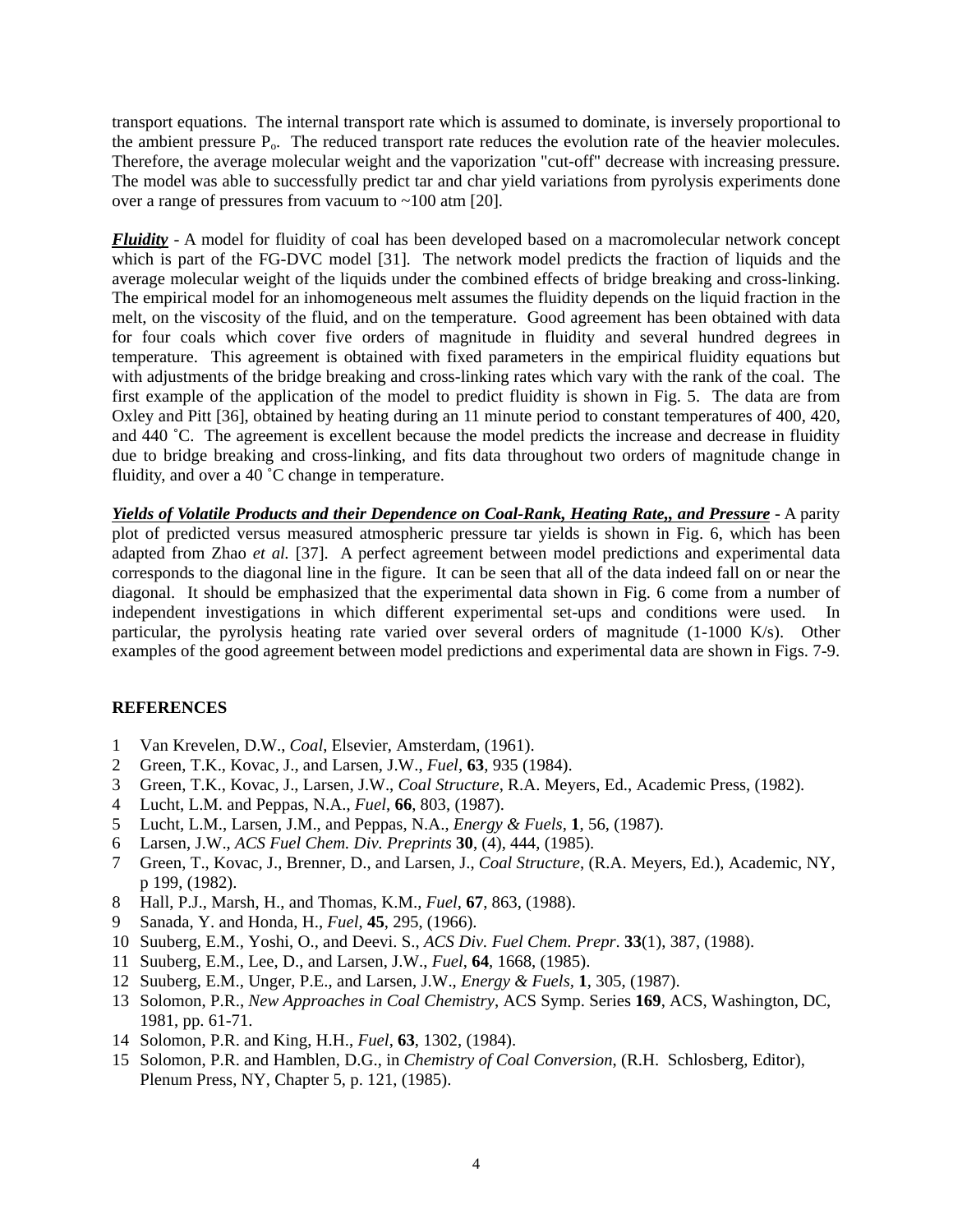- 16 Solomon, P.R., Squire, K.R., Carangelo, R.M., *Proc, Int. Conf. Coal Science*, Sydney, Australia, p. 945, 1985.
- 17 Solomon, P.R. and Squire, K.R., *ACS Div. Fuel Chem. Prepr*. **30**, (4), 347, (1985).
- 18 Solomon, P.R., Hamblen, D.G., Deshpande, G.V. and Serio, M.A., *Coal Science and Technology* **11***,* (J.A. Moulijn, K.A. Nater, and H.A.G. Chermin, Eds.), Elsevier, Amsterdam, p. 601, (1987).
- 19 Solomon, P.R., Hamblen, D.G., Carangelo, R.M., Serio, M.A., and Deshpande, G.V., *Combustion and Flame*, 1988, **71**, 137.
- 20 Solomon, P.R., Hamblen, D.G., Carangelo, R.M., Serio, M.A., and Deshpande, G.V., *Energy & Fuels*, **2**, 405, (1988).
- 21 Solomon, P.R., Hamblen, D.G., Yu, Z.Z., and Serio, M.A., "Network Models of Coal Thermal Decomposition," *Fuel* **69**, 754, (1990).
- 22 Solomon, P.R., Squire, K.R., Carangelo, R.M., *ACS. Div. Fuel Chem. Prepr.* **29**(1), 10, (1984).
- 23 Squire, K.R., Solomon, P.R., Carangelo, R.M., and DiTaranto, M.B., *Fuel* **65**, 833, (1986).
- 24 Squire, K.R., Solomon, P.R., DiTaranto, M.B., and Carangelo, R.M., *ACS Div. Fuel Chem. Prepr*. **30**, (1), 386, (1985).
- 25 Solomon, P.R., Serio, M.A., Carangelo, R.M., and Markham, J.R., *Fuel*, **65**, 182, (1986).
- 26 Serio, M.A., Hamblen, D.G., Markham, J.R., Solomon, P.R*., Energy & Fuels,* **1**(2), 138, (1987).
- 27 Nelson, J.R., *Fuel* **62**, 112, (1983).
- 28 Solomon, P.R., Hamblen, D.G., and Yu, Z.Z., "Network Models of Coal Thermal Decomposition", *ACS Div. Fuel Chem. Prepr.,* **34**(4), 1280, (1989).
- 29 Serio, M.A., Solomon, P.R., Yu, Z.Z., Deshpande, G.V., Hamblen, D.G., *ACS Div. Fuel Chem. Prepr*. **33**(3), 91, (1988).
- 30 Serio, M.A., Solomon, P.R., Yu, Z.Z., and Deshpande, G.V., "An Improved Model of Coal Devolatilization", Presented at the Int. Conference on Coal Science, Japan (10/1989).
- 31 Solomon, P.R., Best, P.E., Yu, Z.Z., and Deshpande, G.V., "A Macromolecular Network Model for Coal Fluidity", *ACS Div. Fuel Chem. Prepr,* **34**(3), 895, (1989).
- 32 Suuberg, E.M., Peters, W.A., and Howard, J.B., *17th Symp. (Int) on Combustion*, The Combustion Institute, Pittsburgh, PA,1979, p. 117.
- 33 Fong, W.S., Peters, W.A., and Howard, J.B., *Fuel* **65**, 251, (1986).
- 34 Carangelo, R.M., Solomon, P.R. and Gerson, D.J., "Application of TG-FTIR to Study Hydrocarbon Structure and Kinetics," *Fuel* **66**, 960 (1987).
- 35 St. John, G.A., Butrill, Jr., S.E. and Anbar, M., *ACS Symposium Series* **71**, p. 223, (1978).
- 36 Oxley, G.R. and Pitt, G.J., *Fuel*, **37**, 19, (1958).
- 37 Zhao, Y., Serio, M.A., Bassilakis, R. and Solomon, P.R., "A Method of Predicting Coal Devolatilization Behavior Based on the Elemental Composition," *25th Symposium (Int.) on Combustion*, The Combustion Institute, Pittsburgh, PA, 1994, pp. 553-560.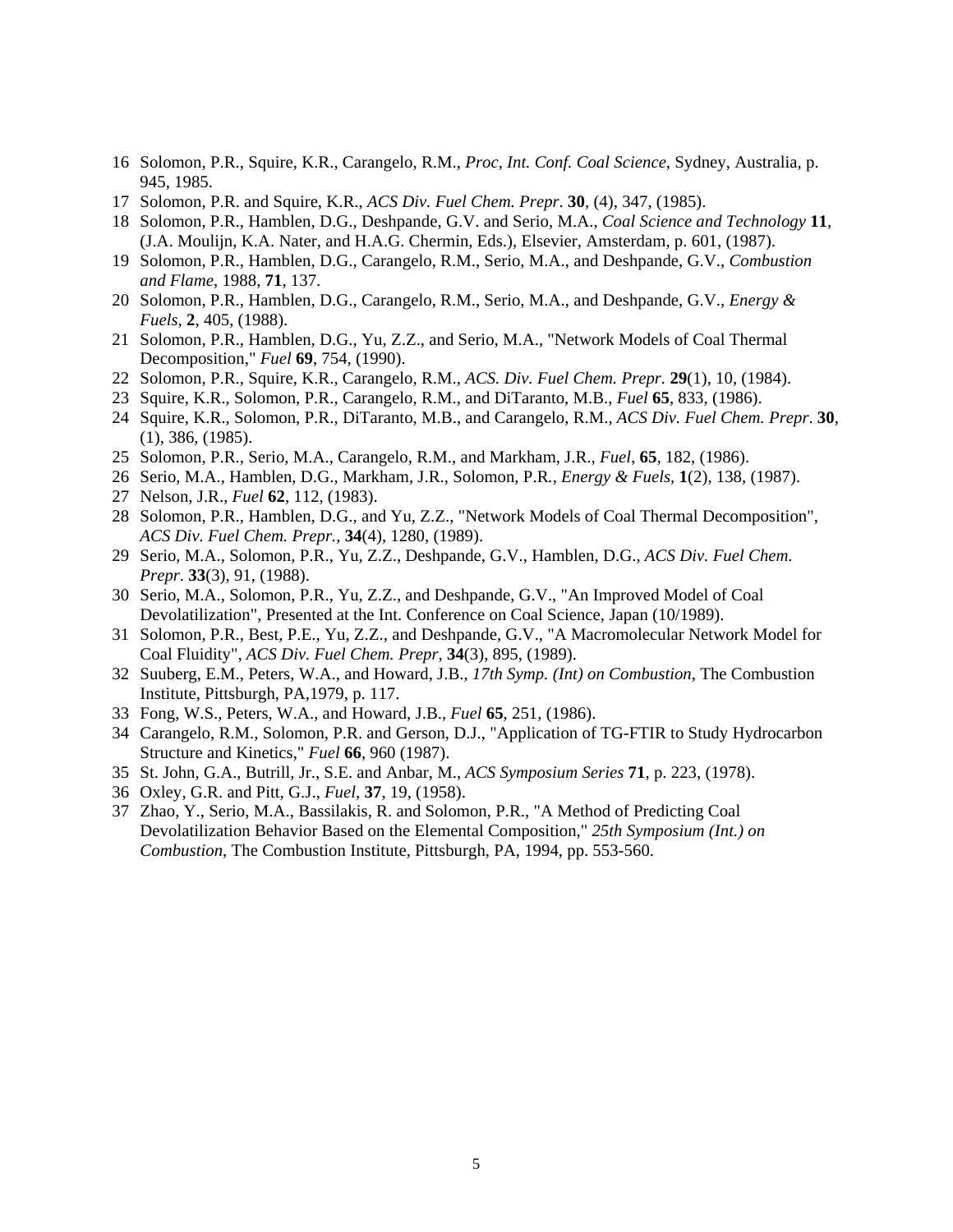#### **a. Starting Polymer**



**b. During Tar Formation**



**Figure 1.** Representation of a coal molecule in the DVC simulation and corresponding molecular weight distribution. In the molecule, the circles represent monomers (ring clusters and peripheral groups). The molecular weight shown by the numbers is the molecular weight of the monomer including the attached bridges. The single line bridges are breakable and can donate hydrogen. The double line bridges are unbreakable and do not donate hydrogen. The molecular weight distributions of the coal, tar, and chars are shown as histograms at the right. The histogram is divided into tar and char with pyridine soluble and insoluble fractions.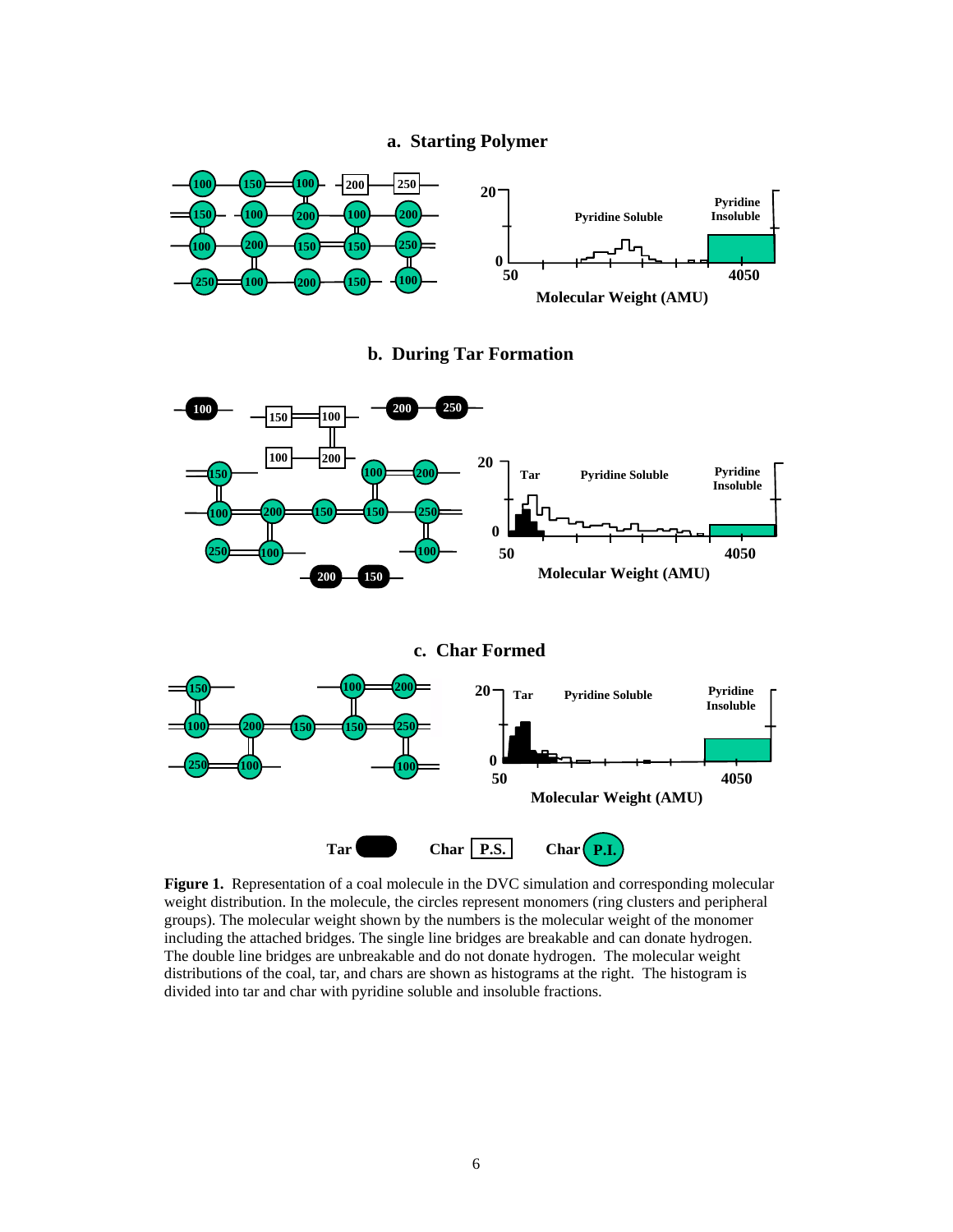

**Figure 2.** Pyrolysis results for North Dakota Lignite, 200 x 300 mesh, in the heated-tube reactor (HTR) at an equilibrium tube temperature of 800 ºC. Solid lines in parts a-e are predictions of the Functional Group Model. Solid lines in part f are predictions of the Time-Temperature Position Model.



**Figure 3.** Comparison of FG-DVC model predictions (lines) with the data of Fong *et al.*, 1986 (symbols) for Pittsburgh Seam coal: (a) 813 K @ 470 K/s; (b) 858 K @ 446 K/s; (c) 992 K @ 514 K/s; and (d) 1018 K @ 640 K/s.  $P = 0.85$  atm.



**Figure 4.** Comparison of predicted (parts a-b) and measured (parts c-d) tar molecular weight distributions for lignite and bituminous coals. The experiments are performed by pyrolysis of coal samples in a FIMS apparatus. Intensities have been summed over 50 amu intervals.

0 200 400 600 800 **Mass (M/Z)**

 $\overline{0}$ 

200 400 600 800 **Mass (M/Z)**



**Figure 5.** Comparison of the theory of fluidity for a high rank coal at constant temperatures of (a)  $400 \degree C$ , and (b) 440 ºC. The experiment is for a coal with a 30% volatile matter content, and theory is for Upper Freeport coal.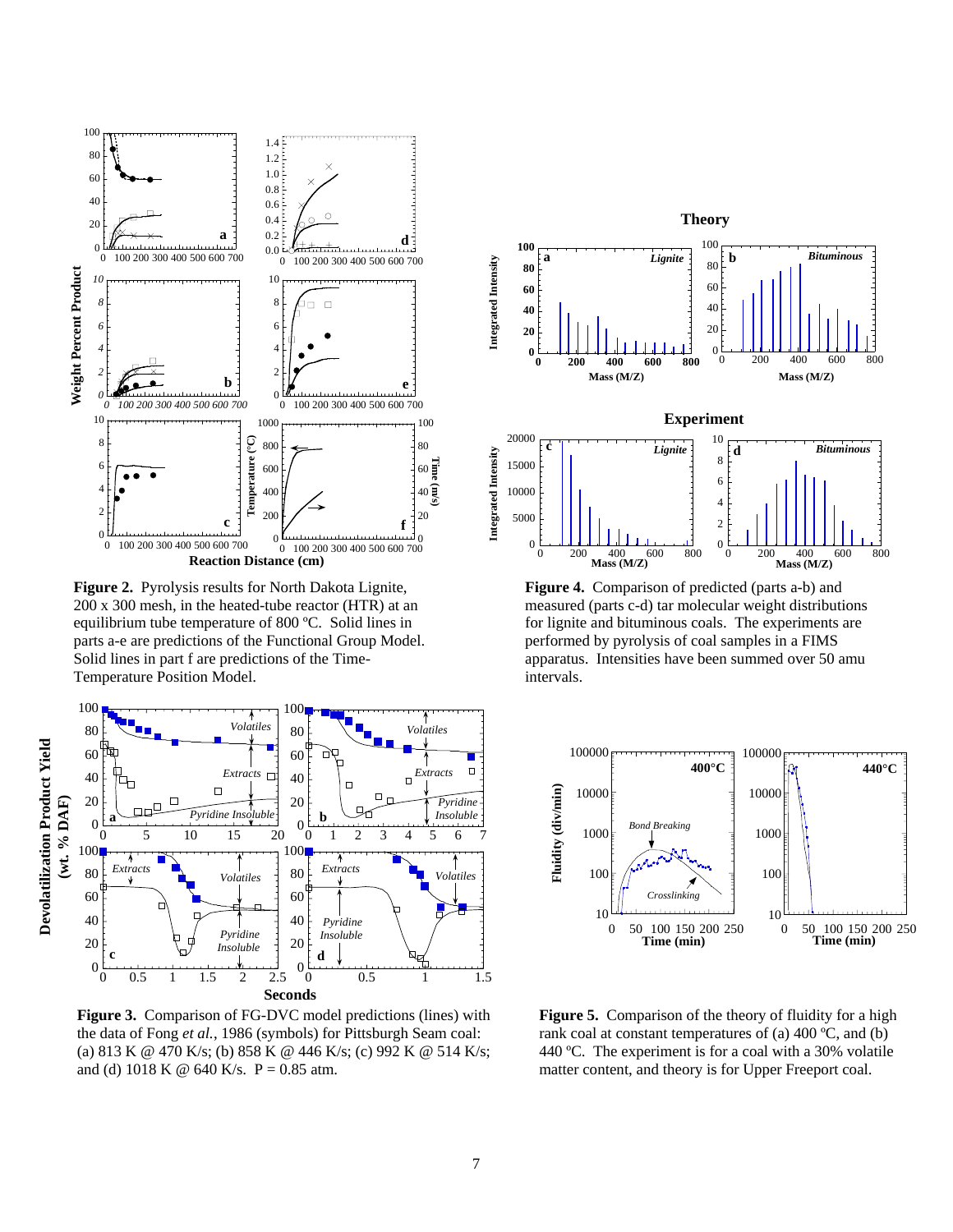



The lines are predictions and the symbols are the data. The lines are predictions and the symbols are the data.

 *10 100 1000 104* Heating Rate (K/s) **Heating Rate (K/s)** 00  $\overline{O}$ 

*0*

*0*

*0*

 $\tilde{\rho}$ 

000

 $\overline{O}$ 

 $\partial t$ 

 $30<sub>o</sub>$ 

 $\overline{20}$ 

 $80\,$ 

 $\mathcal{L}$ 

 $\mathcal{O}$ 

50

**Pressure (bar)**

Pressure (bar)

**Figure 9**. Variations of tar and total volatile yields as a function of pressure at 1000 K/s for an Illinois #6 coal. The lines are predictions and the symbols are

Figure 9. Variations of tar and total volatile yields as a function of pressure at 1000 K/s for an Illinois #6 coal. The lines are predictions and the symbols are

the data.

the data.

*1*

*50*

*40*

*Total Volatiles*

**Total Volatiles** 

 $\bigcirc$ 

 $\bigcirc$  $\overline{C}$ 

*30*

 $(\text{HVA O} \text{A} \text{A}) \text{A} \text{B} \text{C} \text{C} \text{A} \text{A} \text{A})$ 

*20*

*Tar*

*10*

yields for a number of coals.

yields for a number of coals.

*5 0* *0*

Δ

 $\mathcal{L}$ 

**Measured Tar Yields (wt % DAF)**

 $\begin{array}{cc} 5 & 10 & 15 & 20 & 25 & 30 & 35 \\ \text{Measured Tar Yields (wt %o DAF)} \end{array}$ 

*40*

<span id="page-11-0"></span>*High Pressure Atmospheric Pressure Low Pressure*

High Pressure

 $\blacktriangleright$  $\triangleleft$  +

Atmospheric Pressure

Low Pressure

*35 30 25 20 15 10*

**Yields icted Tar d Pre ) DAF (wt %**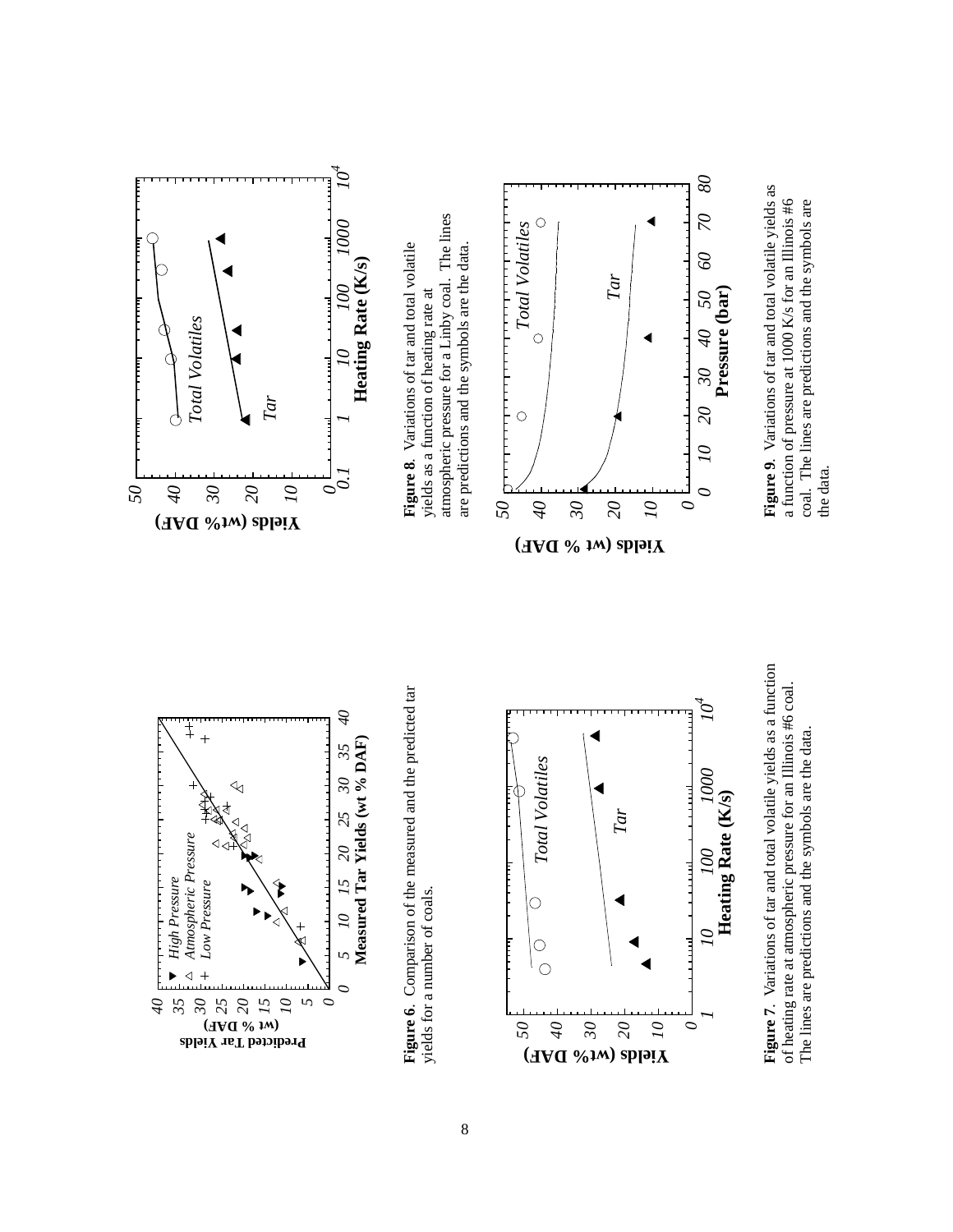*Advanced Fuel Research, 87 Church Street, East Hartford, CT 06108 USA*



## *Advanced Pyrolysis Models FG-DVC and FG-BioMass*

*Functional-Group, Depolymerization, Vaporization, Cross-linking Coal Pyrolysis Model and Functional-Group BioMass Pyrolysis Model*

both available from Advanced Fuel Research, Inc. (AFR)

### *A LIST OF PUBLICATIONS ON THE FG-DVC AND FG-BIOMASS MODELS*

- 1. De Jong, W., Di Nola, G., Venneker, B. C. H., Spliethoff, H., and Wójtowicz, M. A., "TG-FTIR pyrolysis of coal and secondary biomass fuels: determination of pyrolysis kinetic parameters for main species and NO<sub>x</sub> precursors," *Fuel* **86** (15), 2367–2376, 2007.
- 2. Tsamba, A. J., Yang, W., Blasiak, W., and Wójtowicz, M. A., "Cashew nut shells pyrolysis: individual gas evolution rates and yields," *Energy & Fuels* **21** (4), 2357–2362, 2007.
- 3. Tsamba, A. J., Yang, W., Blasiak, W., and Wójtowicz, M.A., "Modeling the evolved gas species from cashew nut shells pyrolysis," *Proc. Int. Conf. on Incineration and Thermal Treatment Technologies*, Savannah, GA, May 15–19, 2006.
- 4. Matsuoka, K., Ma, Z.-X., Akiho, H., Zhang, Z.-G., Tomita, A., Fletcher. T. H., Wójtowicz, M. A., and Niksa, S., "High-pressure coal pyrolysis in a drop tube furnace," *Energy & Fuels* **17**, 984–990, 2003.
- 5. De Jong, W., Pirone, A., and Wójtowicz, M. A., "Pyrolysis of *Miscanthus giganteus* and wood pellets: TG-FTIR analysis and reaction kinetics," *Fuel* **82**, 1139–1147, 2003.
- 6. Wójtowicz, M. A., Bassilakis, R., Smith, W. W., Chen, Y., and Carangelo, R. M., "Modeling the evolution of volatile species during tobacco pyrolysis," *Journal of Analytical and Applied Pyrolysis* **66** (1-2), 235–261, 2003.
- 7. Holstein, A., Bassilakis, R., Wójtowicz, M. A., and Serio, M. A., "The effect of coal origin on the kinetics of methane and tar evolution during pyrolysis," *Proc. Int. Symposium on Primary and Higher Order Structures of Coal and Their Influence on Coal Reactivity*, Zaocho, Karitagun, Miyagi, Japan, March 15–16, 2001, Japan Society of Promotion of Science, pp. 155–164, 2001.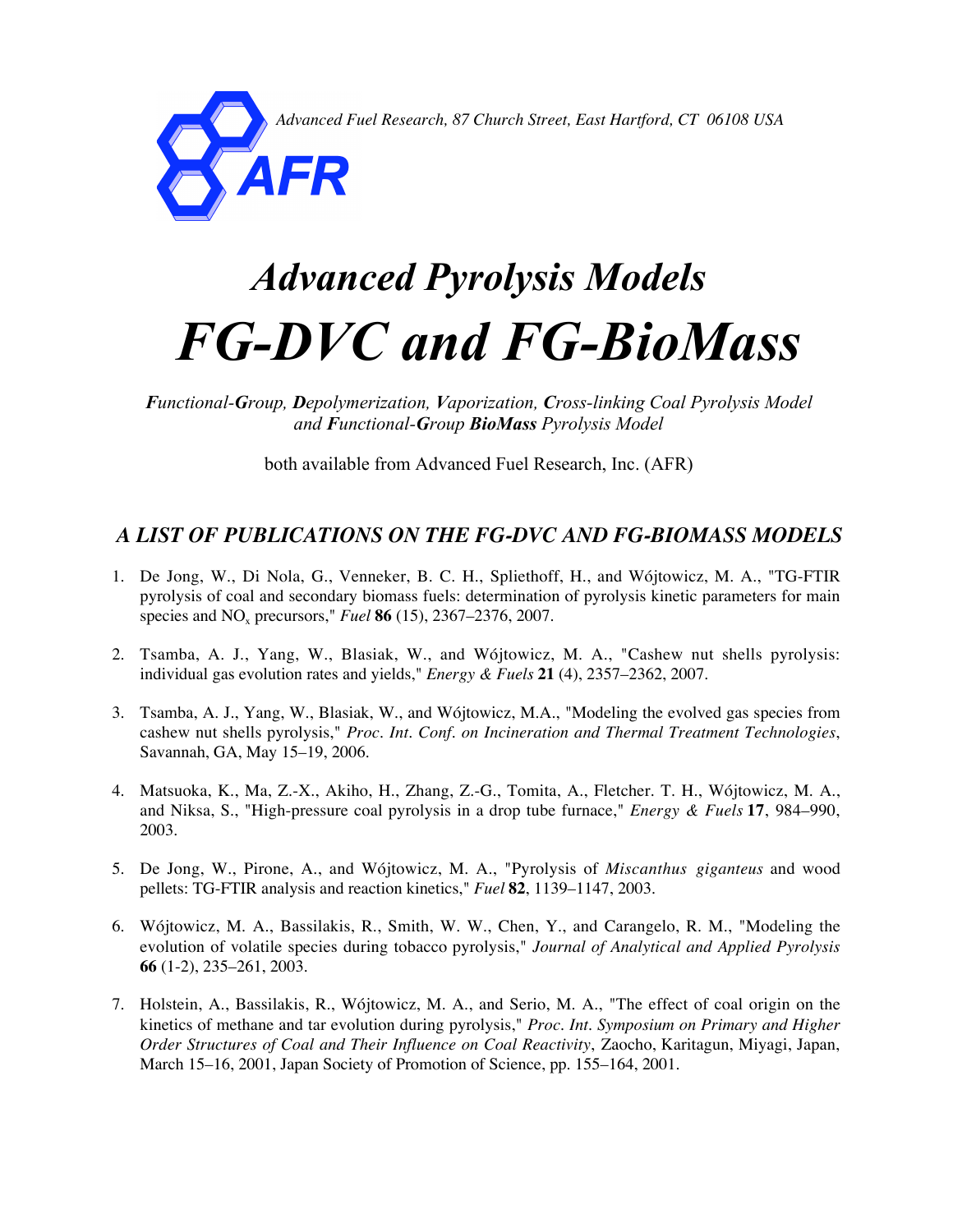- 8. Serio, M. A., Chen, Y., Wójtowicz, M. A. and Suuberg, E. M., "Pyrolysis processing for solid waste resource recovery in space," *Proc. 30th Int. Conf. on Environmental Systems*, Toulouse, France, 10-13 July, 2000, SAE technical paper No. 2000-01-2286.
- 9. Wójtowicz, M. A., Bassilakis, R. and Serio, M. A., "Yields of pyrolysis products for coals originating in different parts of the world," *Prospects for Coal Science in the 21st Century* (B. Q. Li and Z. Y. Liu, Editors), Proc. 10<sup>th</sup> International Conference on Coal Science, Shanxi Science & Technology Press, Taiyuan, China, 1999, vol. I, pp. 721–724.
- 10. Serio, M. A., Wójtowicz, M. A., Charpenay, S., Chen, Y., Hamblen, D. G. and Solomon, P. R., "Modeling Pyrolysis Behavior for International Coals," *ACS Div. of Fuel Chem. Prepr.*, **44** (1), 153- 156, 1999.
- 11. Wójtowicz, M. A., Bassilakis, R., Charpenay, S., and Serio, M. A., "Comparison of pyrolysis and combustion behavior of Japanese, Australian, and North American coals," *Proceedings of the 6th Japan-China Symposium on Coal and C1 Chemistry*, Zao, Miyagi, Japan, 13-16 October, 1998, pp. 416–429.
- 12. Charpenay, S., Wójtowicz, M. A. and Serio, M. A., "Pyrolysis kinetics of the waste-tire constituents: extender oil, natural rubber, butadiene rubber, and styrene-butadiene rubber," *ACS Div. of Fuel Chem. Prepr*. **43** (1), 185–191, 1998.
- 13. Chen, Y., Charpenay, S., Jensen, A., Wójtowicz, M. A. and Serio, M. A., "Modeling biomass pyrolysis kinetics," *Twenty-Seventh Symposium (International) on Combustion*, The Combustion Institute, Pittsburgh, PA, 1998, pp. 1327-1334
- 14. Chen, Y., Charpenay, S., Jensen, A., Serio, M. A. and Wójtowicz, M. A., "Modeling biomass pyrolysis in combustion*,*" *Proc. 1997 Fall Technical Meeting of the Eastern States Section of the Combustion Institute* "Chemical and Physical Processes in Combustion," Hartford, CT, 27-29 October, 1997, pp. 147–150.
- 15. Chen, Y., Charpenay, S., Jensen, A., Serio, M. A. and Wójtowicz, M. A., "Extension of a coal pyrolysis model to biomass feedstocks," *Proc. 9th Int. Conf. on Coal Science* (A. Ziegler, K. H. van Heek, J. Klein and W. Wanzl, Eds.), DGMK, Hamburg, Germany, 1997, pp. 561-564
- 16. Serio, M. A., Wójtowicz, M. A., Bassilakis, R., Chen, Y., Charpenay, S. and Jensen, A., "Measurement and modeling of coal quality effects," *Proceedings of the Fifth International Conference on the Effects of Coal Quality on Power Plants*, Kansas City, MO, 20–22 May, 1997
- 17. Chen, Y., Charpenay, S., Jensen, A., Serio, M. A. and Wójtowicz, M. A., "Modeling biomass pyrolysis kinetics and mechanisms," *ACS Div. of Fuel Chem. Prepr*. **42** (1), 96–102, 1997
- 18. Zhao, Y., Serio, M.A., and Solomon, P.R., "A General Model for Devolatilization of Large Coal Particles," *Twenty-Sixth Symposium (International) on Combustion*, The Combustion Institute, Pittsburgh, PA, 1996, pp. 3145–3151.
- 19. Charpenay, S., Serio, M.A., Bassilakis, R., and Solomon, P.R., "Influence of Maturation on the Pyrolysis Products of Coals and Kerogens - Part II - Modeling," *Energy & Fuels* 10(1),26 (1996).
- 20. Zhao, Y., Serio, M.A., and Solomon, P.R., "Modeling the Devolatilization of Large Coal Particles," in *Coal Science: Proceedings of the Eighth International Conf. on Coal Science* (J.A. Pajares and J.M.D. Tascón, Eds.), Elsevier, Amsterdam, pp. 833-836 (1995).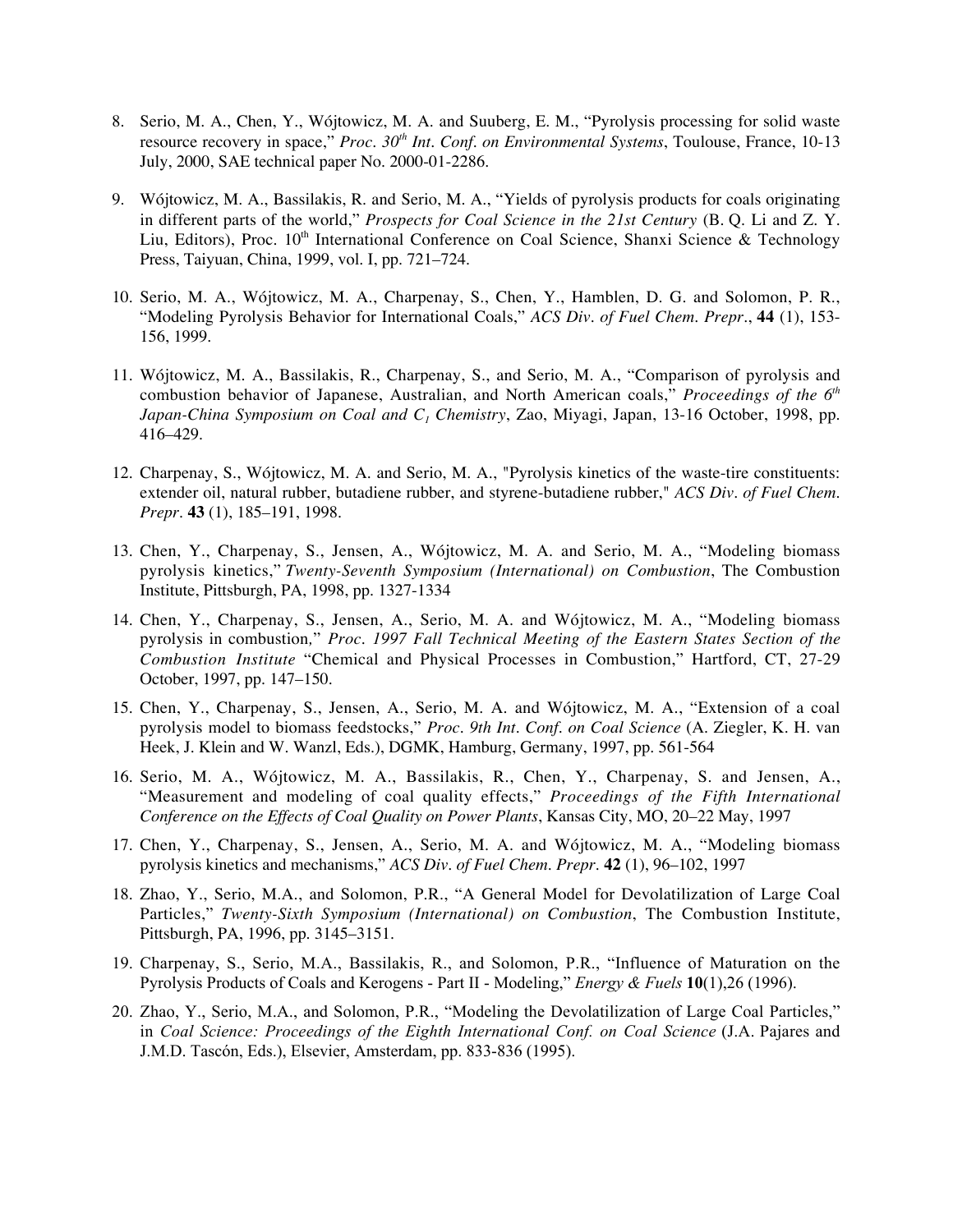- 21. Wójtowicz, M.A., Zhao, Y., Serio, M.A., Bassilakis, R., Solomon, P.R., and Nelson, P.F., "Modeling of Hydrogen Cyanide and Ammonia Release During Coal Pyrolysis," in *Coal Science: Proceedings of the Eighth International Conference on Coal Science* (J.A., Pajares and J.M.D. Tascón, Eds.), Elsevier, Amsterdam, pp. 771-774 (1995).
- 22. Serio, M.A., Zhao, Y., Wójtowicz, M.A., Charpenay, S., and Solomon, P.R., "Modeling of Coal Quality Effects Based on a Comprehensive Devolatilization Model," presented at the EPRI-Sponsored Fourth Int. of Conf. on the Effects of Coal Quality on Power Plants, Charleston, S.C., Aug. 17-19, 1994.
- 23. Zhao, Y., Serio, M.A., Bassilakis, R., and Solomon, P.R., "A Method of Predicting Coal Devolatilization Behavior Based on the Elemental Composition*," Twenty-Fifth Symposium (Int.) on Combustion/The Combustion Institute*, pp 553-560, (1994).
- 24. Zhao, Y., Serio, M.A., and Solomon, P.R., "A Priori Simulation of Coal Pyrolysis Experiments Based on Coal Elemental Compositions," *ACS Div. of Fuel Chem. Prepr*. 39 (2) 569, (1994).
- 25. Solomon, P.R., and Serio, M., "Progress in Coal Pyrolysis Research," *ACS Div. of Fuel Chem. Prepr*. 39 (1), 69, (1994).
- 26. Serio, M.A., Charpenay, S., Bassilakis, R., and Solomon, P.R., "Measurement and Modeling of Lignin Pyrolysis," *Journal of Biomass & Bioenergy*, Vol. 7, Nos. 1-6, pp 107-124, (1994).
- 27. Bassilakis, R., Zhao, Y., Solomon, P. R. and Serio, M. A., "Sulfur and nitrogen evolution in the Argonne coals: experiment and modeling," *Energy & Fuels* **7**, 710–720 (1993).
- 28. Solomon, P.R., Fletcher, T.H., and Pugmire, R.J., "Progress in Coal Pyrolysis," *Fuel*, 72, (5), 587, (1993).
- 29. Solomon, P.R., Hamblen, D.G., Serio, M.A., Yu, Z.Z., and Charpenay, S., "A Characterization Method and Model for Predicting Coal Conversion Behavior," Fuel 72 (4), 469, (1993).
- 30. Hamblen, D.G., Yu, Z.Z., Charpenay, S., Serio, M.A., and Solomon, P.R., "Comparison of Percolation Theory and Monte Carlo Method Applied to Network Statistics for Coal Pyrolysis," *Int. Conf. on Coal Science*, Alberta, Canada, II (401), (1993).
- 31. Charpenay, S., Serio, M.A., Solomon, P.R., "The Prediction of Coal Char Reactivity Under Combustion Conditions," *24th Symp. (International) on Combustion*, The Combustion Institute, Pittsburgh, PA, pp. 1189-1197, (1992).
- 32. Solomon, P.R., Best, P.E., Yu, Z.Z., and Charpenay, S., "An Empirical Model for Coal Fluidity Based on a Macromolecular Network Pyrolysis Model," *Energy & Fuels*, 6, 143, (1992).
- 33. Solomon, P.R., Serio, M.A., Suuberg, E.M., "Coal Pyrolysis: Experiments, Kinetic Rates and Mechanisms," *Prog. Energy Combust. Sci*., 18, 133 (1992).
- 34. Solomon, P.R., Charpenay, S., Yu, Z.Z., Serio, M.A., Kroo, E., Solum, M.S., and Pugmire, R.J., "Network Changes During Coal Pyrolysis: Experiment and Theory," *Proceedings of the 1991 Int. Conf. on Coal Science*, Newcastle, England, pp. 484-487, (1991).
- 35. Serio, M.A., Charpenay, S., Bassilakis, R., and Solomon, P.R., "Pyrolysis of Phenol-Formaldehyde Resin: Experiments and Modeling," *ACS Div. of Fuel Chem. Preprints*, 36, (2), 664, (1991).
- 36. Carangelo, R.M., Serio, M.A., Solomon, P.R., Charpenay, S., Yu, Z.Z., and Bassilakis, R., "Coal Pyrolysis: Measurements and Modeling of Product Evolution Kinetics and Char Properties," *ACS Div. of Fuel Chem. Preprints*, 36 (2), 796, (1991).